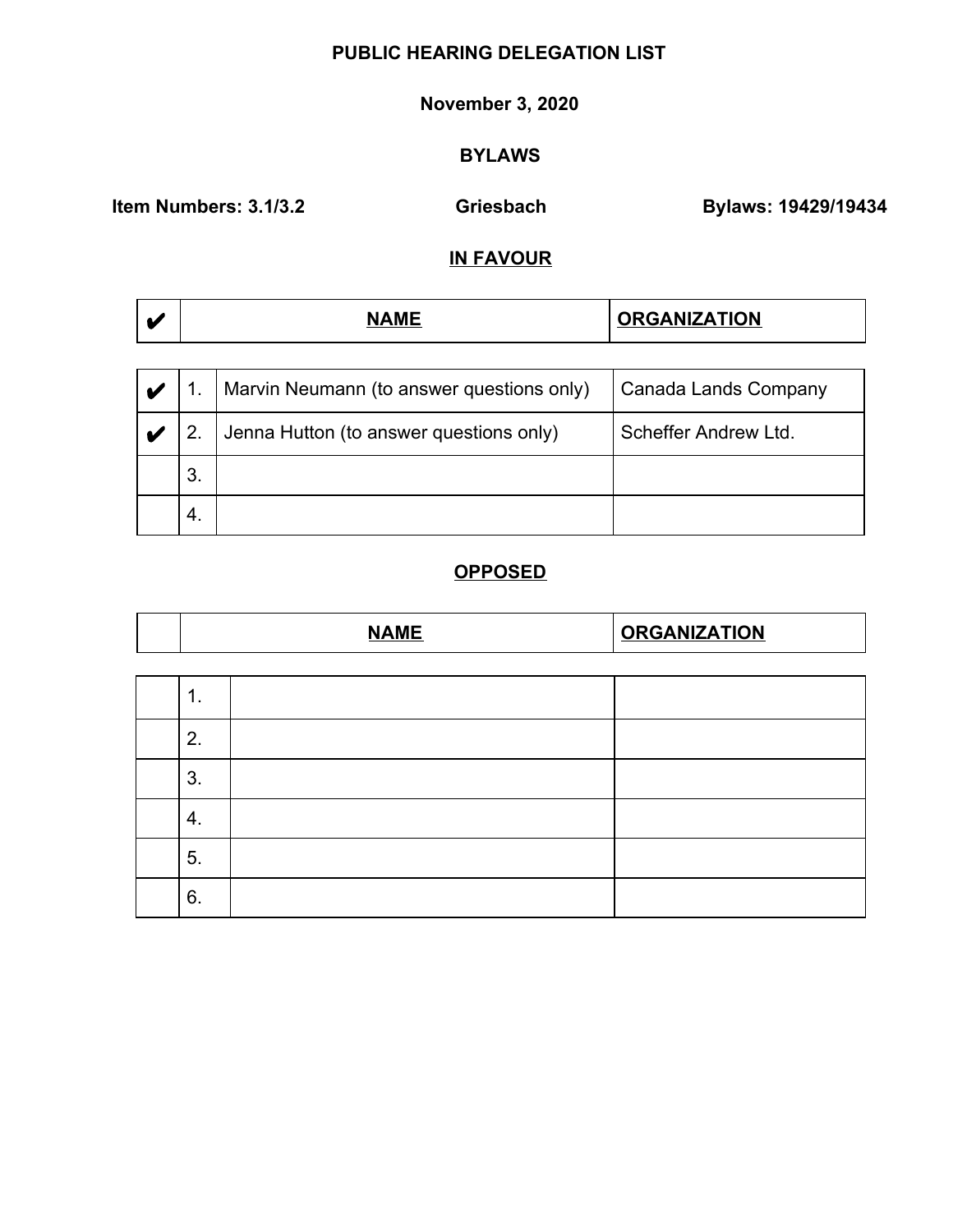# **November 3, 2020**

# **BYLAWS**

**Item Number: 3.3** Kinglet Gardens Bylaw: 19289

# **IN FAVOUR**

| <b>ANIZATION</b><br>. . |  |
|-------------------------|--|
|-------------------------|--|

|     | Keith Davies (to answer questions only) | Stantec            |
|-----|-----------------------------------------|--------------------|
|     | Jim Killoh (to answer questions only)   | <b>Rohit Group</b> |
| 3.  |                                         |                    |
| -4. |                                         |                    |

| <b>NAME</b> |  | <b>ORGANIZATION</b> |  |
|-------------|--|---------------------|--|
|             |  |                     |  |
| 1.          |  |                     |  |
| 2.          |  |                     |  |
| 3.          |  |                     |  |
| 4.          |  |                     |  |
| 5.          |  |                     |  |
| 6.          |  |                     |  |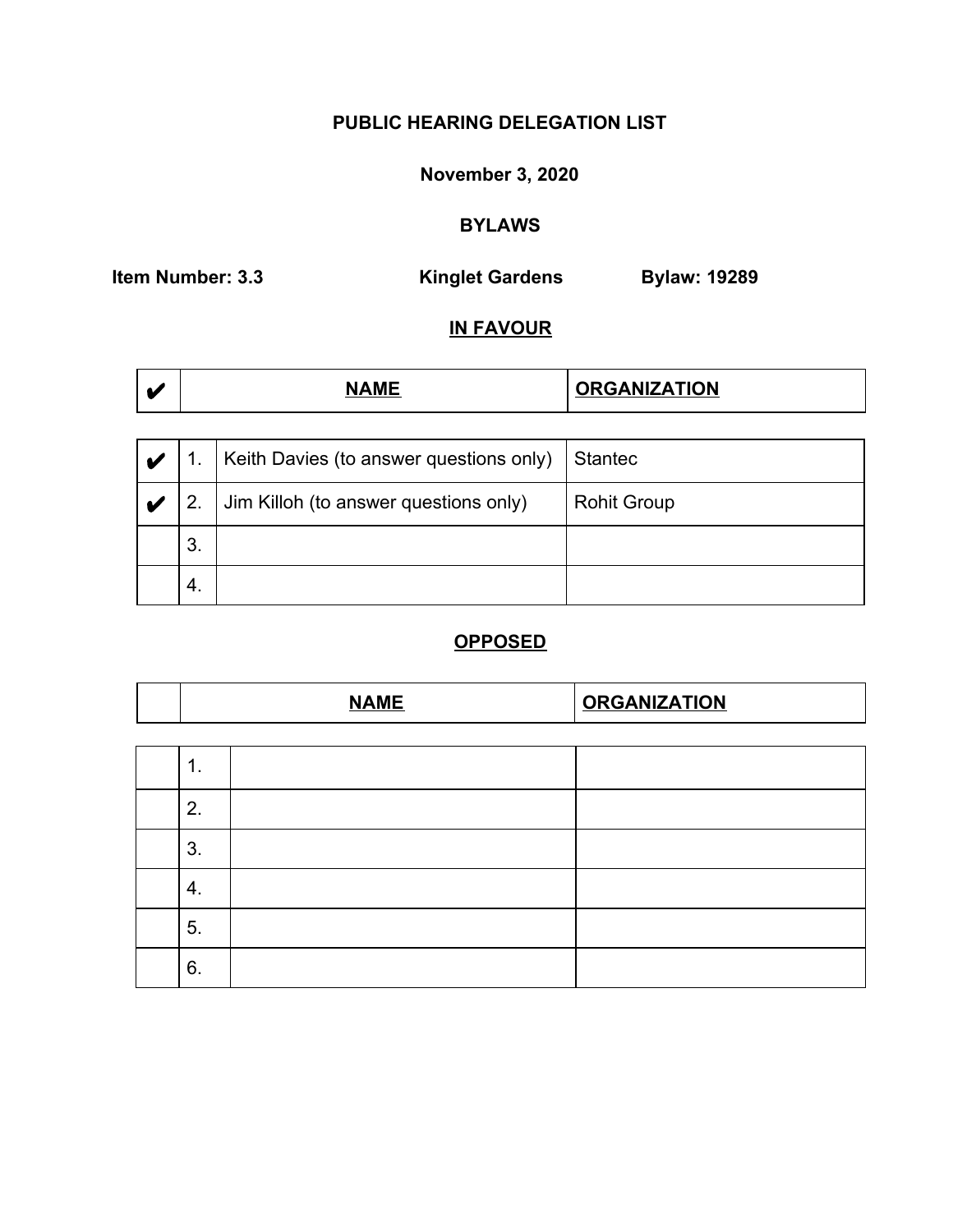# **November 3, 2020**

# **BYLAWS**

**Item Number: 3.4** Summerside Bylaw: 19467

### **IN FAVOUR**

| V | $\mathbf{1}$ . | Ryan Eidick (to answer questions only) |  |
|---|----------------|----------------------------------------|--|
|   | ົ<br><u>.</u>  |                                        |  |
|   | 3.             |                                        |  |
|   | 4.             |                                        |  |

| <b>NAME</b> |  | <b>ORGANIZATION</b> |
|-------------|--|---------------------|
|             |  |                     |
| 1.          |  |                     |
| 2.          |  |                     |
| 3.          |  |                     |
| 4.          |  |                     |
| 5.          |  |                     |
| 6.          |  |                     |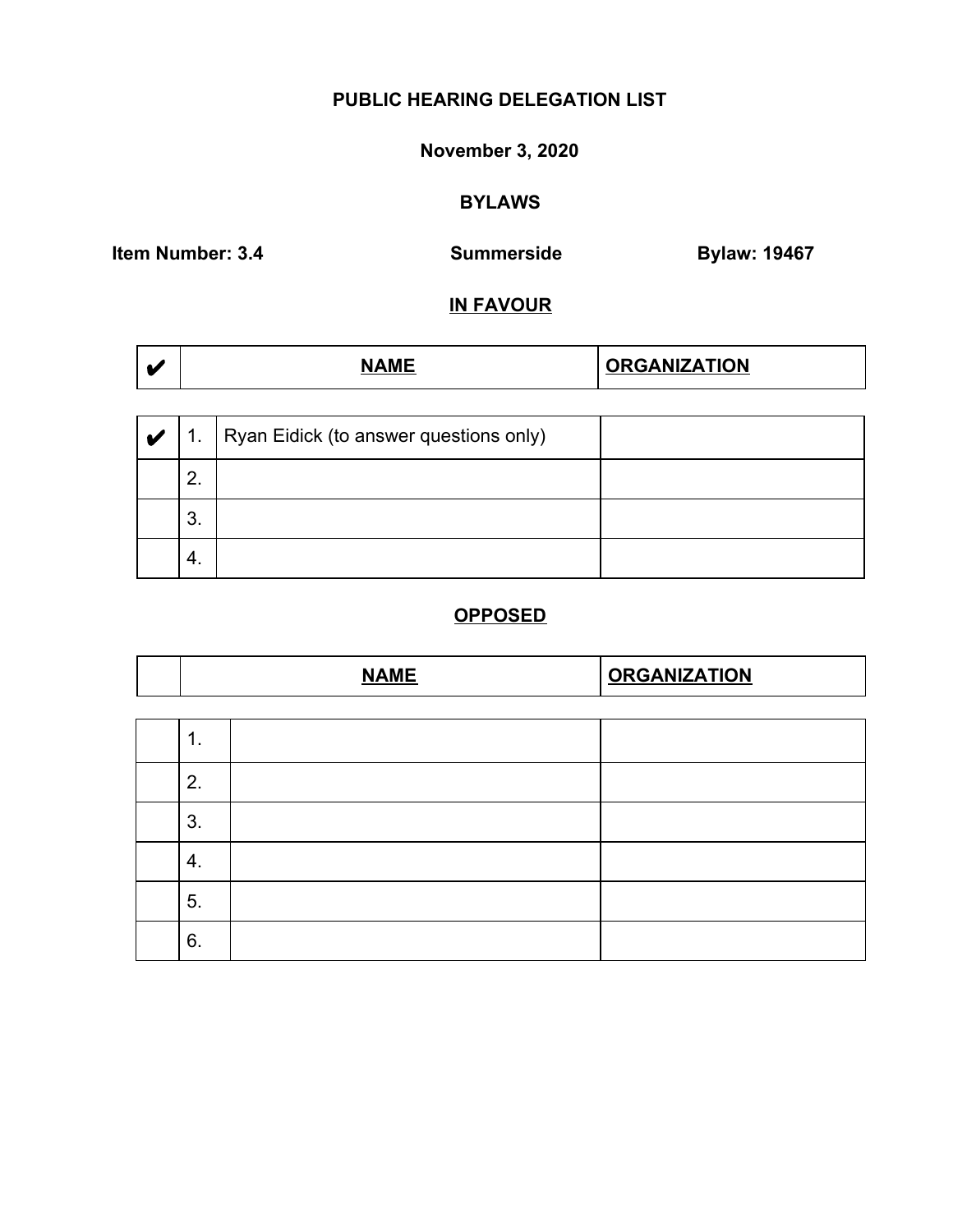# **November 3, 2020**

### **BYLAWS**

**Item Numbers: 3.5/3.6 Hays Ridge Bylaws: 19384/19385**

# **IN FAVOUR**

| <b>GANIZATION</b> |  |
|-------------------|--|
|-------------------|--|

|    | Mark Huberman (to answer questions only) |  |
|----|------------------------------------------|--|
|    | Erin Auton (to answer questions only)    |  |
| 3. | Jarret Sheath (to answer questions only) |  |
| 4. | Marcelo Figueira                         |  |
| 5. |                                          |  |

|           |                | <b>NAME</b>  | <b>ORGANIZATION</b> |
|-----------|----------------|--------------|---------------------|
|           |                |              |                     |
| $\bullet$ | $\mathbf{1}$ . | Howard Ly    |                     |
|           | 2.             | Bonny Sangra |                     |
|           | 3.             |              |                     |
|           | 4.             |              |                     |
|           | 5.             |              |                     |
|           | 6.             |              |                     |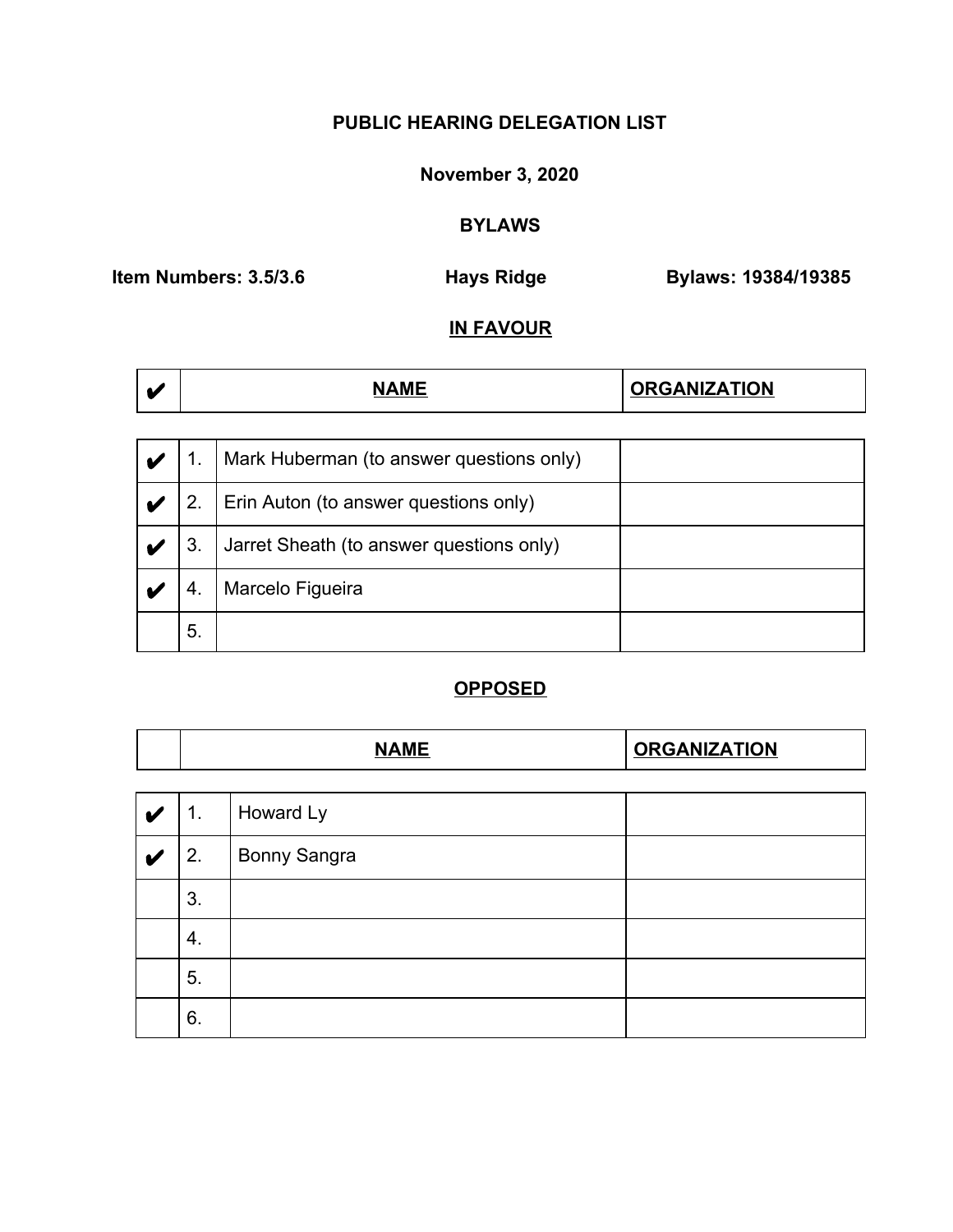#### **November 3, 2020**

### **BYLAWS**

**Item Numbers: 3.7/3.8 Garneau Bylaws: 19462/19463**

### **IN FAVOUR**

|  | <b>NAM<sup>L</sup></b> | <b>ORGANIZATION</b> |
|--|------------------------|---------------------|
|--|------------------------|---------------------|

| ✔                       | 1. | <b>April MacDonald Killins</b>       |                |
|-------------------------|----|--------------------------------------|----------------|
| $\overline{\mathbf{v}}$ | 2. | Jeff Shen (to answer questions only) |                |
|                         | 3. | <b>Richie Lam</b>                    |                |
|                         | 4. | <b>Sylvia Summers</b>                | <b>Stantec</b> |
|                         | 5. |                                      |                |

|   | <b>NAME</b> |                      | <b>ORGANIZATION</b>                         |
|---|-------------|----------------------|---------------------------------------------|
|   |             |                      |                                             |
| M | 1.          | Alda Ngo             |                                             |
|   | 2.          | David Buchanan       |                                             |
|   | 3.          | Wayne Jackson        | <b>Garneau Homeowners</b>                   |
|   | 4.          | Megan Rich           | <b>Garneau Community</b><br>League Planning |
|   | 5.          | <b>Brian Kropf</b>   |                                             |
|   | 6.          | Roger Yao            |                                             |
|   | 7.          | <b>Leonard Wiebe</b> |                                             |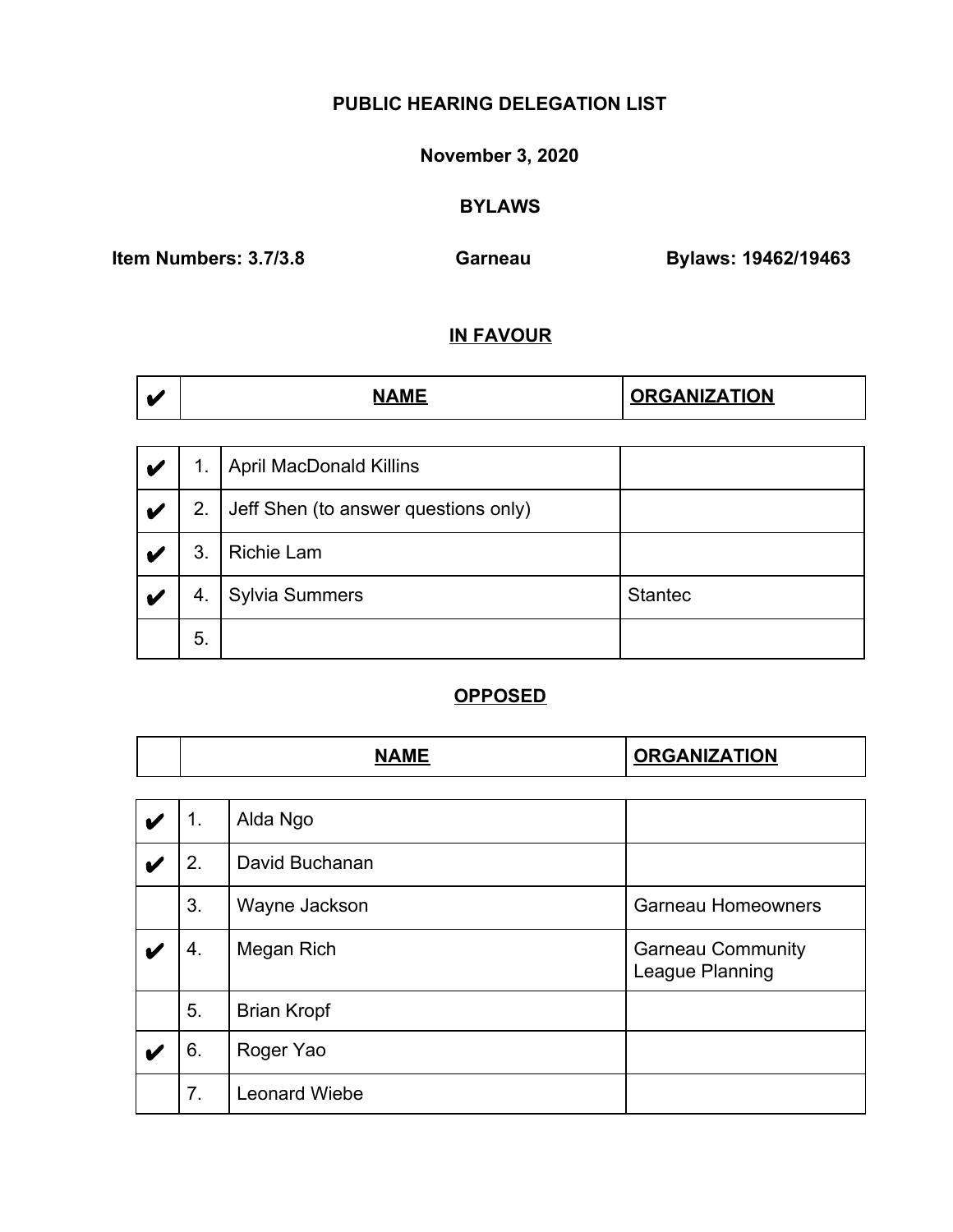**November 3, 2020**

# **BYLAWS**

**Item Number: 3.9 Mckernan Mckernan Bylaw: 19464** 

### **IN FAVOUR**

|  | <b>NAMF</b> | <b>ORGANIZATION</b> |
|--|-------------|---------------------|
|--|-------------|---------------------|

| V | 1 <sub>1</sub> | Corey Peters (to answer questions only) |  |
|---|----------------|-----------------------------------------|--|
|   | 2.             |                                         |  |
|   | 3.             |                                         |  |
|   | 4.             |                                         |  |

|    | <b>NAME</b> | <b>ORGANIZATION</b> |  |
|----|-------------|---------------------|--|
|    |             |                     |  |
| 1. |             |                     |  |
| 2. |             |                     |  |
| 3. |             |                     |  |
| 4. |             |                     |  |
| 5. |             |                     |  |
| 6. |             |                     |  |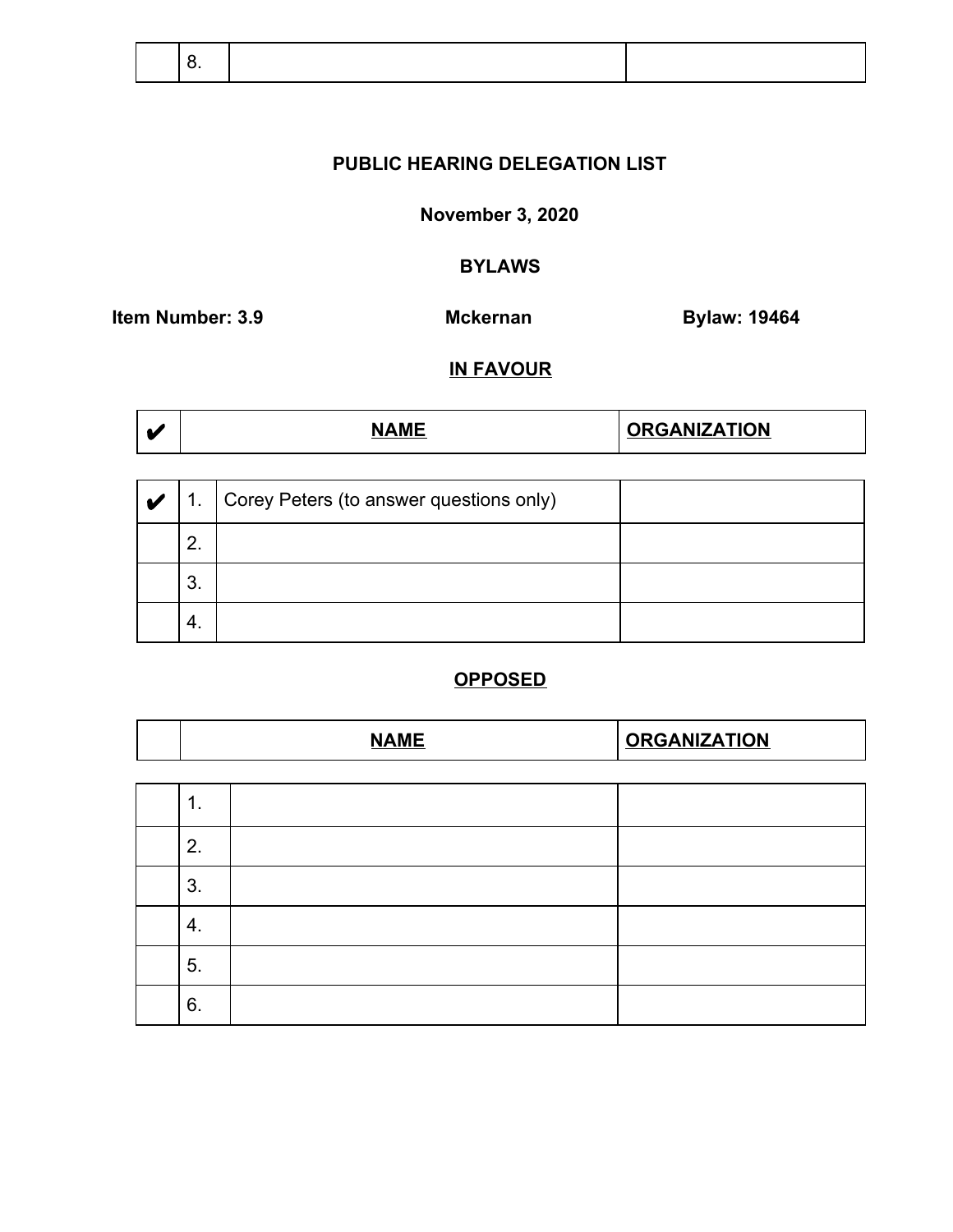### **November 3, 2020**

#### **BYLAWS**

**Item Number: 3.10 Parkallen Bylaw: 19465** 

### **IN FAVOUR**

| <b>ORGANIZATION</b><br><b>NAMF</b> |  |
|------------------------------------|--|
|------------------------------------|--|

| V | 1. | Corey Peters (to answer questions only) |  |
|---|----|-----------------------------------------|--|
|   | 2. |                                         |  |
|   | 3. |                                         |  |
|   | 4. |                                         |  |
|   | 5. |                                         |  |

| <b>NAME</b>    |                   | <b>ORGANIZATION</b> |  |  |
|----------------|-------------------|---------------------|--|--|
|                |                   |                     |  |  |
| 1 <sub>1</sub> | Jennifer Faulkner |                     |  |  |
| 2.             |                   |                     |  |  |
| 3.             |                   |                     |  |  |
| 4.             |                   |                     |  |  |
| 5.             |                   |                     |  |  |
| 6.             |                   |                     |  |  |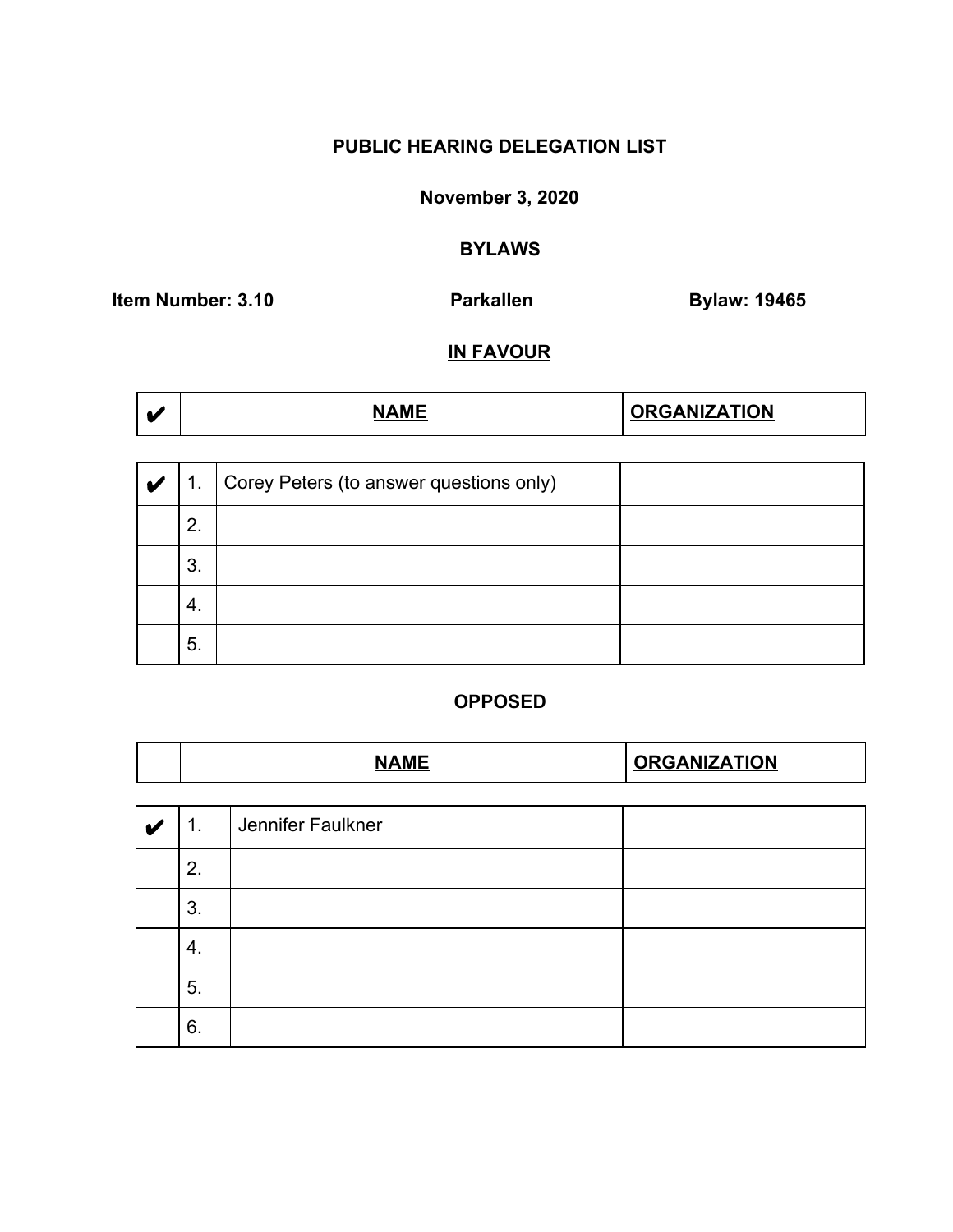### **November 3, 2020**

# **BYLAWS**

**Item Number: 3.11** Strathcona Bylaw: 19466

### **IN FAVOUR**

| <b>GANIZATION</b><br>--- |
|--------------------------|
|--------------------------|

| 1. | Chelsey Jersak (to answer questions<br>only) | Situate Inc. |
|----|----------------------------------------------|--------------|
| 2. | Vincent Sundar (to answer questions<br>only) |              |
| 3. | Dino Noce (to answer questions only)         |              |
| 4. |                                              |              |
| 5. |                                              |              |
|    |                                              |              |

|  |  | $\cdots$<br>$\mathbf{a}$ | . A LIIT A TIA LI |
|--|--|--------------------------|-------------------|
|--|--|--------------------------|-------------------|

| . .           |  |
|---------------|--|
| n<br><u>.</u> |  |
| ◠<br>J.       |  |
| $-4.$         |  |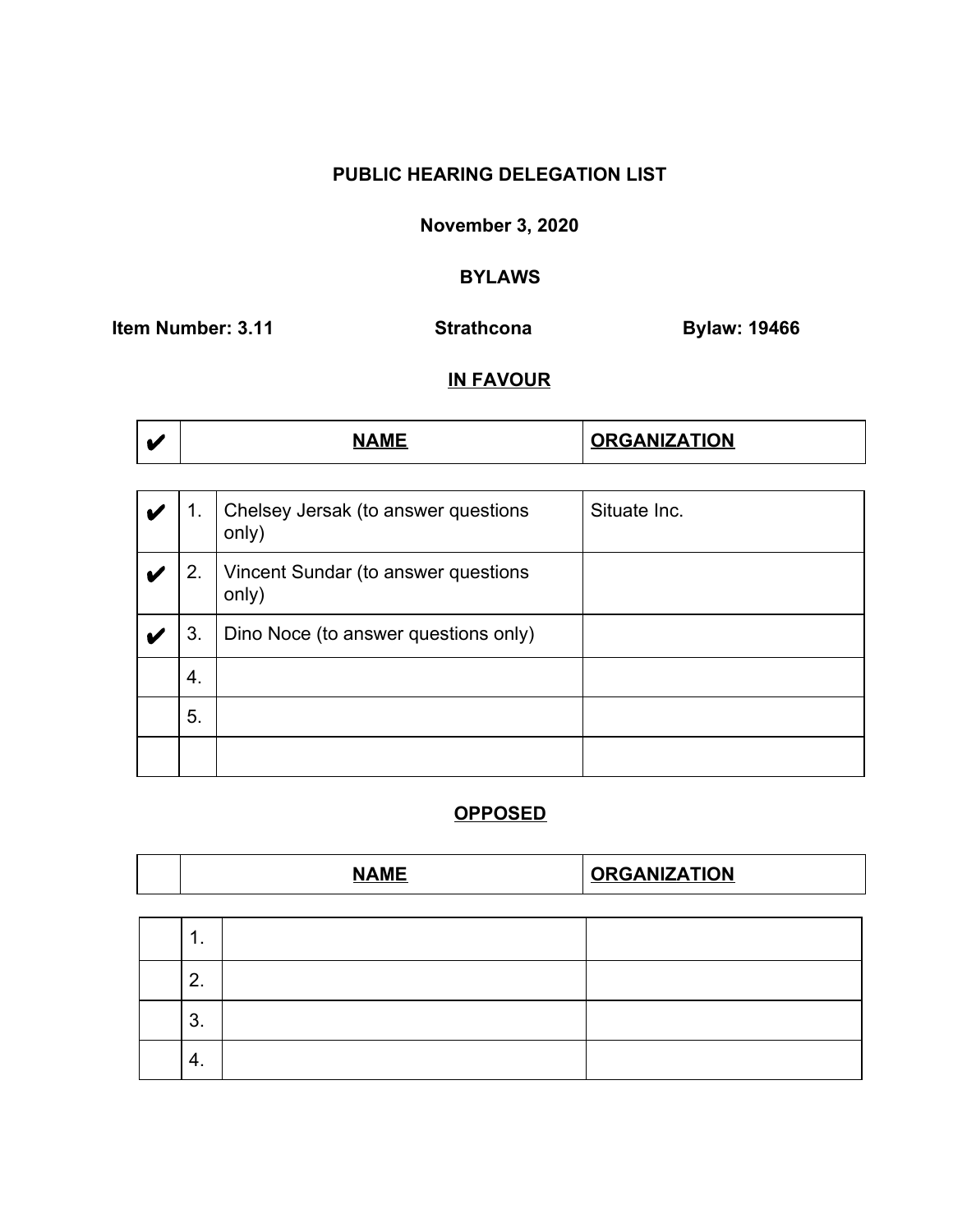**November 3, 2020**

#### **BYLAWS**

**Item Numbers: 3.12/3.13/3.14/ Exhibition Lands Bylaws: 19267/19269/19270/**

 **3.15/3.16/3.17 19271/19272/19273**

### **IN FAVOUR**

|  | ---<br>______ | <b>RGANIZATION</b> |
|--|---------------|--------------------|
|--|---------------|--------------------|

| 1. | Jim Gendron     |                                                                 |
|----|-----------------|-----------------------------------------------------------------|
| 2. | Tim Loreman     | Concordia University of<br>Edmonton                             |
| 3. | Jacob Komar     | <b>Energy Transition Climate</b><br><b>Resilience Committee</b> |
| 4. | Chelsea Donelon | <b>Energy Transition Climate</b><br><b>Resilience Committee</b> |
| 5. |                 |                                                                 |

| NAME<br>AIVIE | <b>ORGANIZATION</b> |
|---------------|---------------------|
|               |                     |

|    | Stephen Mandel, in person | A group opposed to the<br>demolition |
|----|---------------------------|--------------------------------------|
|    | Paul Sir                  | Alberta Basketball Association       |
|    | <b>Claude Garneau</b>     |                                      |
| 4. |                           |                                      |